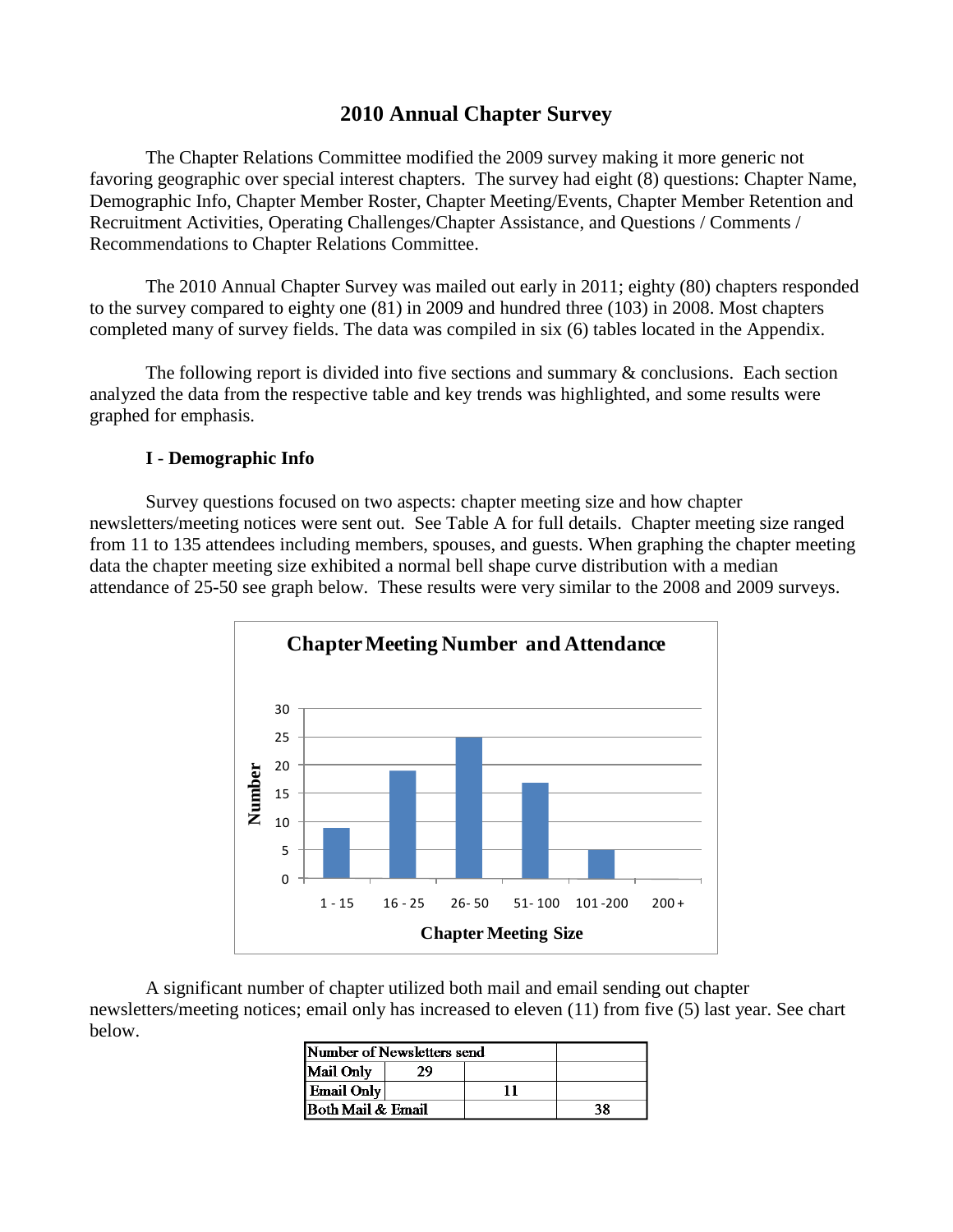## **II** - **Chapter Meetings/Events**

This section focused on: meeting structure, popular meeting activities, distance members would drive to attend a meeting, social aspects, educational programs and activities, and any particular unique chapter activity. See Table B and C for details.

Popular Activities noted: Mart, Programs, Workshops, Show & Tell, Auctions, and Parties

#### **Observations**:

Meetings contain a wide variety of **mostly** member programs and most members appear to value them 66 out of 80 chapters have some type of clock and/or watch educational programs More likely to borrow DVD from National than use speaker's bureau 46 out of 80 Chapters have a holiday party and/or summer picnic Members are willing to drive many miles (often  $> 100$  miles) to attend a chapter meeting 40 chapters provided information on interesting/unique chapter meetings activities & topics

Unique chapter meeting activities noted:

| Hold watch & clock contests and winners receive "mart dollars" that they can spend for chapter<br>activities at each meeting<br>annual Willard House workshop and biannual symposium<br>mini Road Show<br>restoration contest<br>Saturday clock repair classes<br>spring picnic<br>donated item auction at annual picnic - proceeds to chapter treasury<br>Information open house with local historical society<br>Allow time for members to talk to each other, have cake and coffee<br>Clock displays at local historical societies events<br>Christmas party and picnic, one day meeting with auction and short educational presentation<br>Clock and watch exhibit with hands on activities for children at Idaho Historical Museum. 3<br>members teach Community Education Program on Watch & Clock collecting<br>of donated items and baked goods proceeds to support chapter projects<br>AHS tours<br>door prize drawings |  |
|----------------------------------------------------------------------------------------------------------------------------------------------------------------------------------------------------------------------------------------------------------------------------------------------------------------------------------------------------------------------------------------------------------------------------------------------------------------------------------------------------------------------------------------------------------------------------------------------------------------------------------------------------------------------------------------------------------------------------------------------------------------------------------------------------------------------------------------------------------------------------------------------------------------------------------|--|
|                                                                                                                                                                                                                                                                                                                                                                                                                                                                                                                                                                                                                                                                                                                                                                                                                                                                                                                                  |  |
|                                                                                                                                                                                                                                                                                                                                                                                                                                                                                                                                                                                                                                                                                                                                                                                                                                                                                                                                  |  |
|                                                                                                                                                                                                                                                                                                                                                                                                                                                                                                                                                                                                                                                                                                                                                                                                                                                                                                                                  |  |
|                                                                                                                                                                                                                                                                                                                                                                                                                                                                                                                                                                                                                                                                                                                                                                                                                                                                                                                                  |  |
|                                                                                                                                                                                                                                                                                                                                                                                                                                                                                                                                                                                                                                                                                                                                                                                                                                                                                                                                  |  |
|                                                                                                                                                                                                                                                                                                                                                                                                                                                                                                                                                                                                                                                                                                                                                                                                                                                                                                                                  |  |
|                                                                                                                                                                                                                                                                                                                                                                                                                                                                                                                                                                                                                                                                                                                                                                                                                                                                                                                                  |  |
|                                                                                                                                                                                                                                                                                                                                                                                                                                                                                                                                                                                                                                                                                                                                                                                                                                                                                                                                  |  |
|                                                                                                                                                                                                                                                                                                                                                                                                                                                                                                                                                                                                                                                                                                                                                                                                                                                                                                                                  |  |
|                                                                                                                                                                                                                                                                                                                                                                                                                                                                                                                                                                                                                                                                                                                                                                                                                                                                                                                                  |  |
|                                                                                                                                                                                                                                                                                                                                                                                                                                                                                                                                                                                                                                                                                                                                                                                                                                                                                                                                  |  |
|                                                                                                                                                                                                                                                                                                                                                                                                                                                                                                                                                                                                                                                                                                                                                                                                                                                                                                                                  |  |
|                                                                                                                                                                                                                                                                                                                                                                                                                                                                                                                                                                                                                                                                                                                                                                                                                                                                                                                                  |  |
|                                                                                                                                                                                                                                                                                                                                                                                                                                                                                                                                                                                                                                                                                                                                                                                                                                                                                                                                  |  |
|                                                                                                                                                                                                                                                                                                                                                                                                                                                                                                                                                                                                                                                                                                                                                                                                                                                                                                                                  |  |
|                                                                                                                                                                                                                                                                                                                                                                                                                                                                                                                                                                                                                                                                                                                                                                                                                                                                                                                                  |  |
|                                                                                                                                                                                                                                                                                                                                                                                                                                                                                                                                                                                                                                                                                                                                                                                                                                                                                                                                  |  |

## **III - Chapter Membership Retention and Recruitment Activities**

This section contained three questions: chapter membership losses/gains in 2010, what were successful efforts to retain existing members and attract new members. Twenty three (23) out of eighty (80) chapters reported either membership gains or no membership losses. A number of chapter cited interesting membership retention and recruitment activities. Table D for full details.

Chapter Membership: 12 reported membership gains 11 reported no membership loss/gain Other chapters reported membership loses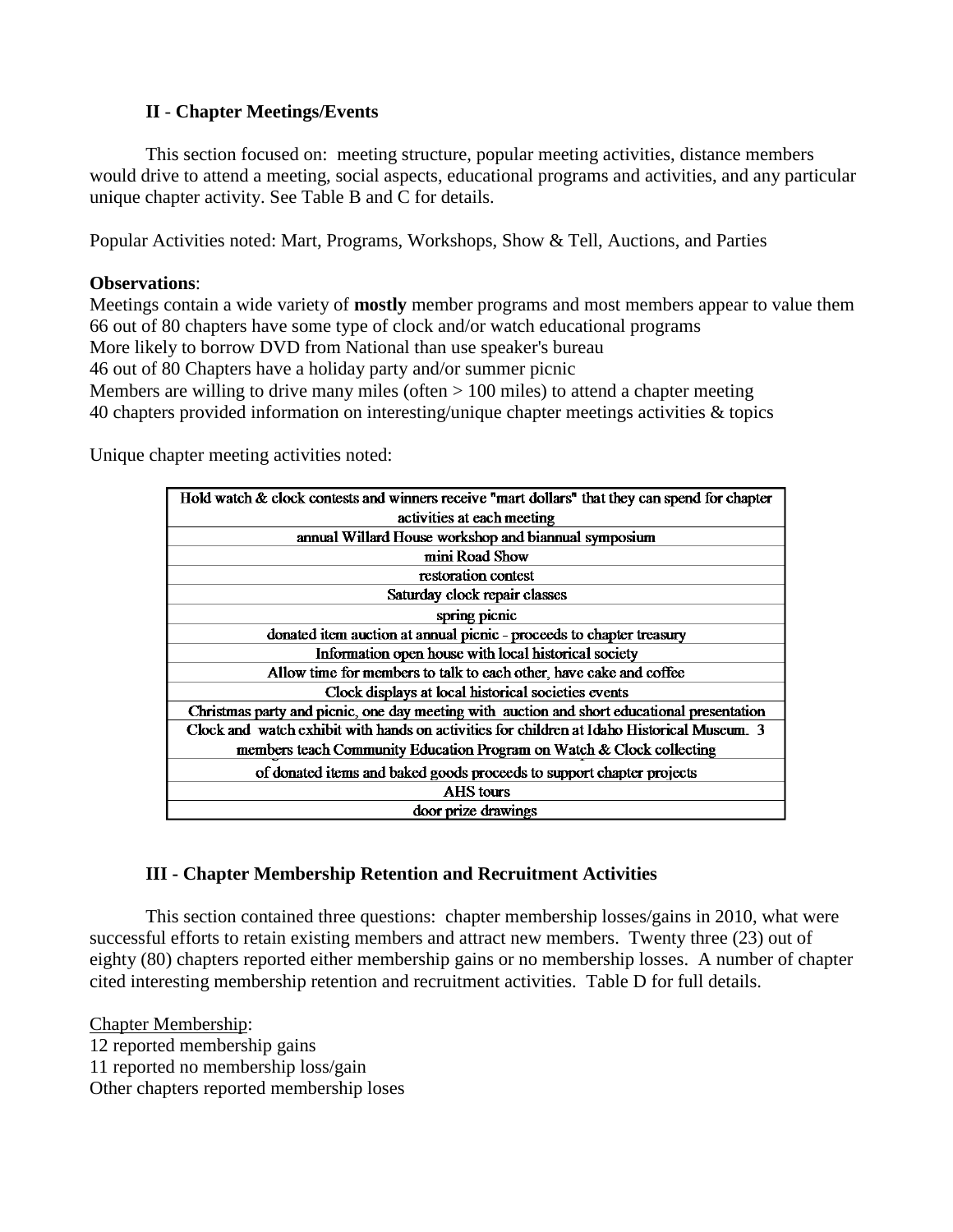Unique retention and recruitment activities noted:

| Direct mailing from NAWCC new member list and personal contacts                                                                                                                                                                                                                                               |
|---------------------------------------------------------------------------------------------------------------------------------------------------------------------------------------------------------------------------------------------------------------------------------------------------------------|
| Increased focus on a wide variety of Chapter activities including workshops,                                                                                                                                                                                                                                  |
| programs, and annual social                                                                                                                                                                                                                                                                                   |
| Interesting programs, extensive chapter newsletter, suitcase courses,                                                                                                                                                                                                                                         |
| socializing at meetings, word of mouth, Tuesday night class                                                                                                                                                                                                                                                   |
| Good communicating                                                                                                                                                                                                                                                                                            |
| Try to find interesting programs                                                                                                                                                                                                                                                                              |
|                                                                                                                                                                                                                                                                                                               |
| Contact non-chapter members to join chapter, followup with personal contact,                                                                                                                                                                                                                                  |
| and encourage attendance of non-members at chapter educational programs.                                                                                                                                                                                                                                      |
| Personal contact or phone calls, updated e-newsletter                                                                                                                                                                                                                                                         |
| Encourage members to recruit at least one new member, deduct \$8 from dues                                                                                                                                                                                                                                    |
| for each new member recruited                                                                                                                                                                                                                                                                                 |
| FSW courses, informational open house, hands on sessions                                                                                                                                                                                                                                                      |
| Educational clock and watch repair classes - excellent and reasonably priced                                                                                                                                                                                                                                  |
| "Be Our Guest" encourage members to bring a guest. A mentor is assigned<br>each meeting to greet guests. Offer educational scholarships annually to<br>assist member pursuing horological studies. Bi-monthly newsletter to<br>higlight individual member skills, expertise, and contributions to the chapter |
| Word of mouth                                                                                                                                                                                                                                                                                                 |
| Member bring a guest                                                                                                                                                                                                                                                                                          |
| Personal contact or phone calls, updated e-newsletter                                                                                                                                                                                                                                                         |

## **IV- Operating Challenges/Chapter Assistance**

This section was designed to identify what areas were important chapter operating challenges (recruiting new officers, finding speakers, or finding Programs) and possible chapter assistance. Overwhelming chapter reported recruiting new officers was most important challenge (59 out 80 chapters).. See Table E for full details

Operating Challenges: Recruiting new officers: 59 Finding speakers: 16 Finding new programs: 17

Comments:

Stress to members the need to take active role in chapter functions and move into executives roles Identifying and sharing successful programs with other chapters Provide resources/services to chapters either free or low cost Effective educational programs are important retaining and recruiting members Where to send chapter newsletters? More support for FSW programs